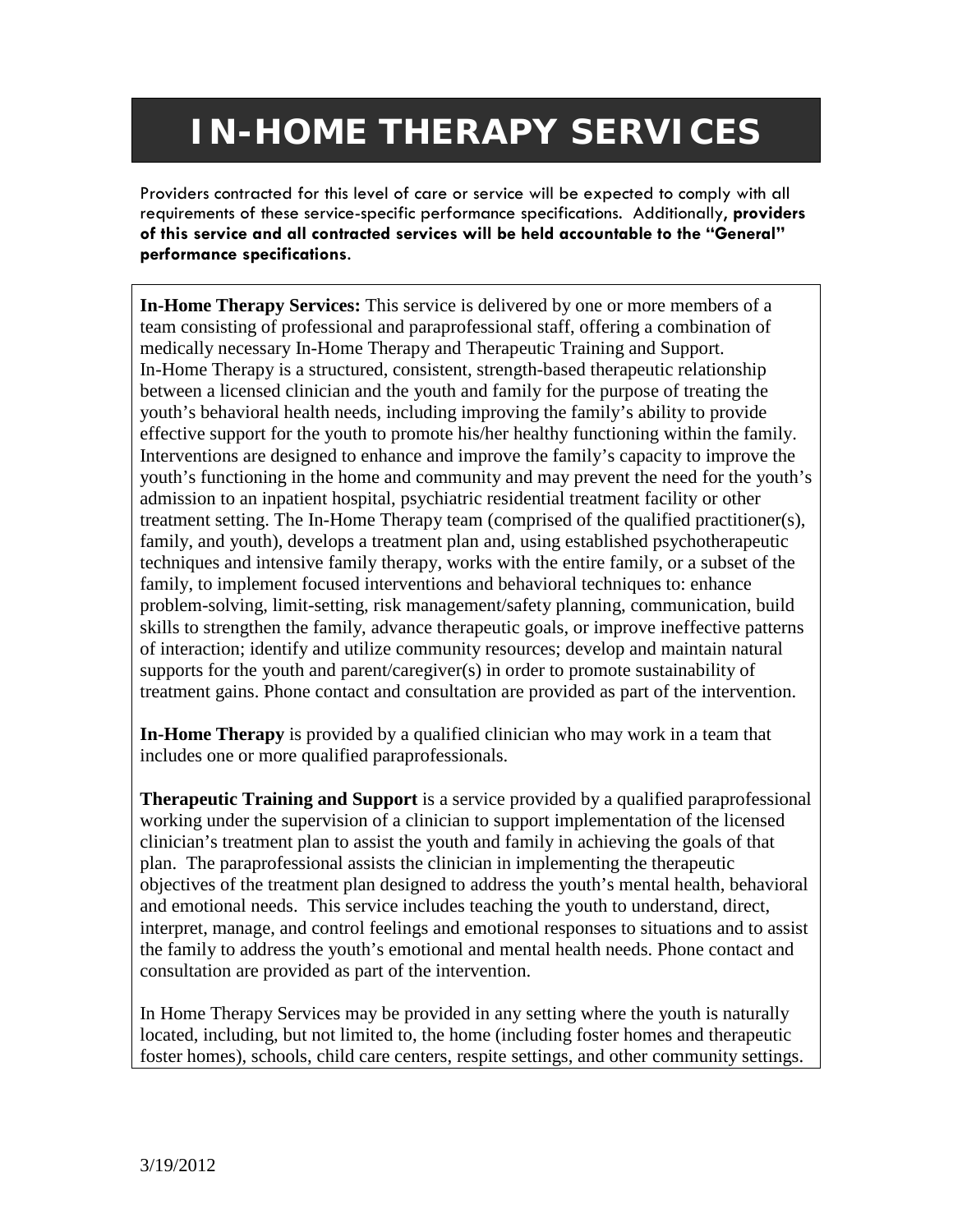| <b>Components of Service</b> |                                                                                                                                                                                                                                                                                                                                                                                                                                                        |  |
|------------------------------|--------------------------------------------------------------------------------------------------------------------------------------------------------------------------------------------------------------------------------------------------------------------------------------------------------------------------------------------------------------------------------------------------------------------------------------------------------|--|
|                              | 1. Providers of In-Home Therapy Services are outpatient hospitals,<br>community health centers, community mental health centers and<br>other clinics and private agencies certified by the Commonwealth of<br>Massachusetts.                                                                                                                                                                                                                           |  |
|                              | 2. In-Home Therapy Services must be delivered by a provider with<br>demonstrated infrastructure to support and ensure                                                                                                                                                                                                                                                                                                                                  |  |
|                              | <b>Quality Management /Assurance</b><br>a.                                                                                                                                                                                                                                                                                                                                                                                                             |  |
|                              | <b>Utilization Management</b><br>$\mathbf{b}$ .                                                                                                                                                                                                                                                                                                                                                                                                        |  |
|                              | <b>Electronic Data Collection</b><br>$\mathbf{c}$ .                                                                                                                                                                                                                                                                                                                                                                                                    |  |
|                              | Clinical and Psychiatric Expertise<br>d.                                                                                                                                                                                                                                                                                                                                                                                                               |  |
|                              | <b>Cultural and Linguistic Competence</b><br>e.                                                                                                                                                                                                                                                                                                                                                                                                        |  |
|                              | 3. In-Home Therapy Services include, but are not be limited to, the<br>following:                                                                                                                                                                                                                                                                                                                                                                      |  |
|                              | A comprehensive home-based, behavioral health assessment<br>a)<br>inclusive of the age appropriate version of the Massachusetts<br>CANS that occurs in the youth's home or another location of<br>the family's choice                                                                                                                                                                                                                                  |  |
|                              | b) Development of a youth- and family-centered treatment plan<br>by the qualified clinician in collaboration with the youth,<br>parent/guardian/caregiver(s), and with required consent, in<br>consultation with other providers.                                                                                                                                                                                                                      |  |
|                              | c) Review and modification of the treatment plan as necessary.                                                                                                                                                                                                                                                                                                                                                                                         |  |
|                              | d) Review/update or development of a Safety Plan and/or other<br>Crisis Planning Tools (Safety Plan, Advance Communication<br>to Treatment Providers, Supplements to Advance<br>Communication and Safety Plan, Companion Guide for<br>Providers on the Crisis Planning Tools for Families) in<br>collaboration with the youth and parent/guardian/caregiver.                                                                                           |  |
|                              | e) Intensive Family Therapy that may include working with the<br>entire family, or a subset of the family, to implement focused,<br>structural, strategic, or behavioral techniques, or evidence-<br>based interventions to enhance problem-solving, limit-setting,<br>risk management/safety planning, communication, skill-<br>building to strengthen the family, and to advance therapeutic<br>goals or improve ineffective patterns of interaction |  |
|                              | Identification of community resources and development of<br>f)                                                                                                                                                                                                                                                                                                                                                                                         |  |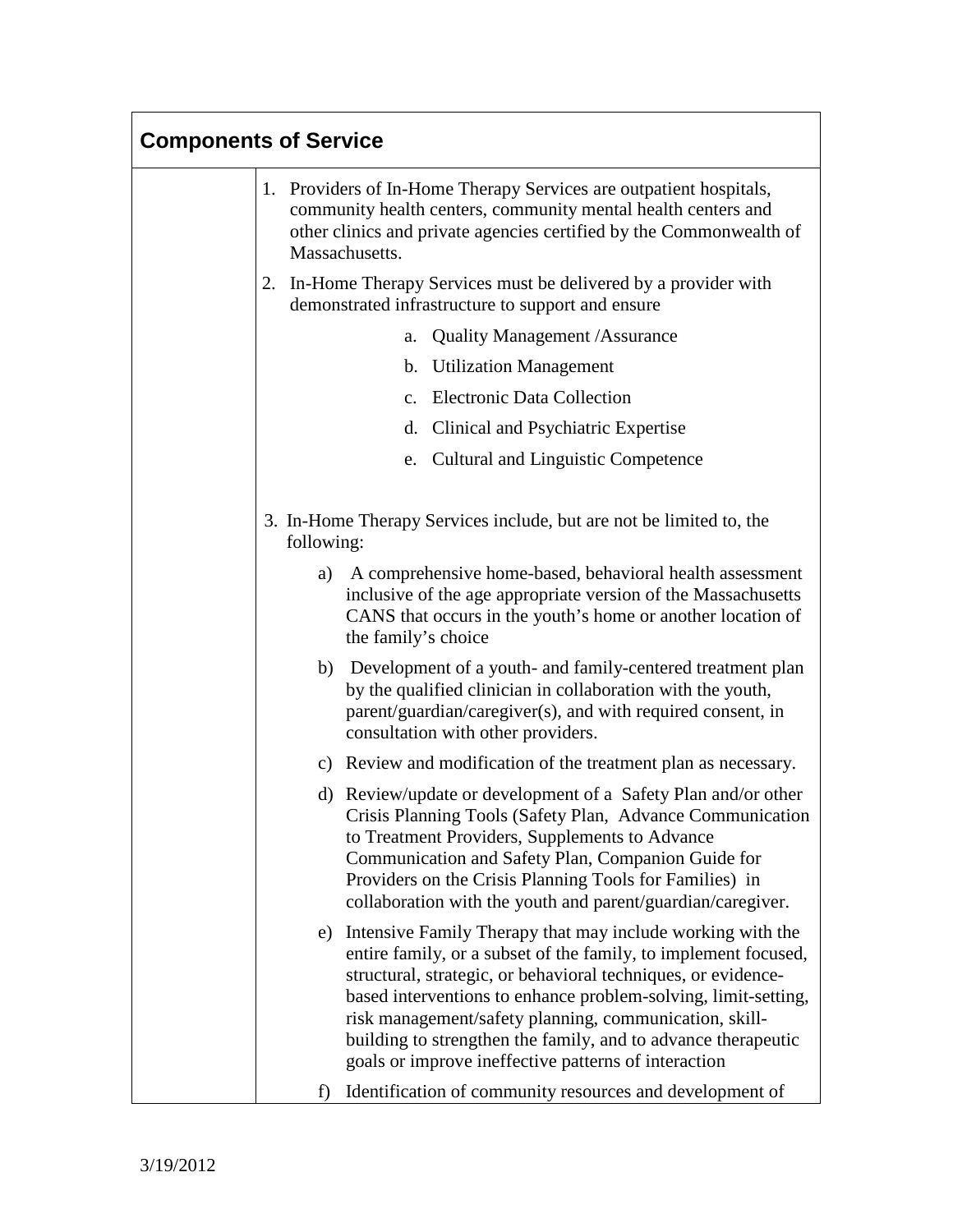|                              |             | natural supports for youth and parent/caregiver(s) to support<br>and sustain achievement of the youth's treatment plan goals<br>and objectives.                                                                                                                                                                                                                                                                                                                                                                                                            |
|------------------------------|-------------|------------------------------------------------------------------------------------------------------------------------------------------------------------------------------------------------------------------------------------------------------------------------------------------------------------------------------------------------------------------------------------------------------------------------------------------------------------------------------------------------------------------------------------------------------------|
|                              |             | g) Phone and face-to-face coordination with collateral providers,<br>state agencies, ESP/Mobile Crisis Intervention, and other<br>individuals or entities that may impact the youth's treatment<br>plan, subject to required consent.                                                                                                                                                                                                                                                                                                                      |
|                              |             | h) Referral and linkage to appropriate services along the<br>continuum of care.                                                                                                                                                                                                                                                                                                                                                                                                                                                                            |
|                              |             | i) Coaching in support of decision-making in both crisis and<br>non-crisis situations                                                                                                                                                                                                                                                                                                                                                                                                                                                                      |
|                              |             | j) Skills training for youth and parent/caregiver(s)                                                                                                                                                                                                                                                                                                                                                                                                                                                                                                       |
|                              |             | k) Monitoring progress on attainment of treatment plan goals<br>and objectives.                                                                                                                                                                                                                                                                                                                                                                                                                                                                            |
|                              |             | 4. The In-Home Therapy Services provider develops and maintains<br>policies and procedures relating to all components of In-Home<br>Therapy Services. The provider ensures that all new and existing<br>staff will be trained on these policies and procedures.                                                                                                                                                                                                                                                                                            |
|                              |             | 5. The In-Home Therapy Services provider operates from 8 a.m. to 8<br>p.m., seven days per week, 365 days per year.                                                                                                                                                                                                                                                                                                                                                                                                                                        |
|                              | acceptable. | 6. The In-Home Therapy Services provider has 24-hour urgent response<br>accessible by phone to the youth and family, 365 days a year. In the<br>event of an emergency, the In-Home Therapy Services provider<br>engages the ESP/Mobile Crisis Intervention (24 hours a day, 365 days<br>a year) and supports the Mobile Crisis Intervention team to<br>implement efficacious intervention. An answering machine or<br>answering service directing callers to call 911, ESP/Mobile Crisis<br>Team, or to go to a hospital emergency department (ED), is not |
|                              | 7.          | The In-Home Therapy Services provider, when requested by the<br>family, will also accompany the family to meetings about the youth's<br>behavioral health treatment needs in schools, day care, foster homes,<br>and other community-based locations. All meetings are scheduled at<br>a time and location that are convenient for the youth and family.                                                                                                                                                                                                   |
|                              | 8.          | In-Home Therapy Services are delivered in a manner that is<br>consistent with Systems of Care philosophy.                                                                                                                                                                                                                                                                                                                                                                                                                                                  |
| <b>Staffing Requirements</b> |             |                                                                                                                                                                                                                                                                                                                                                                                                                                                                                                                                                            |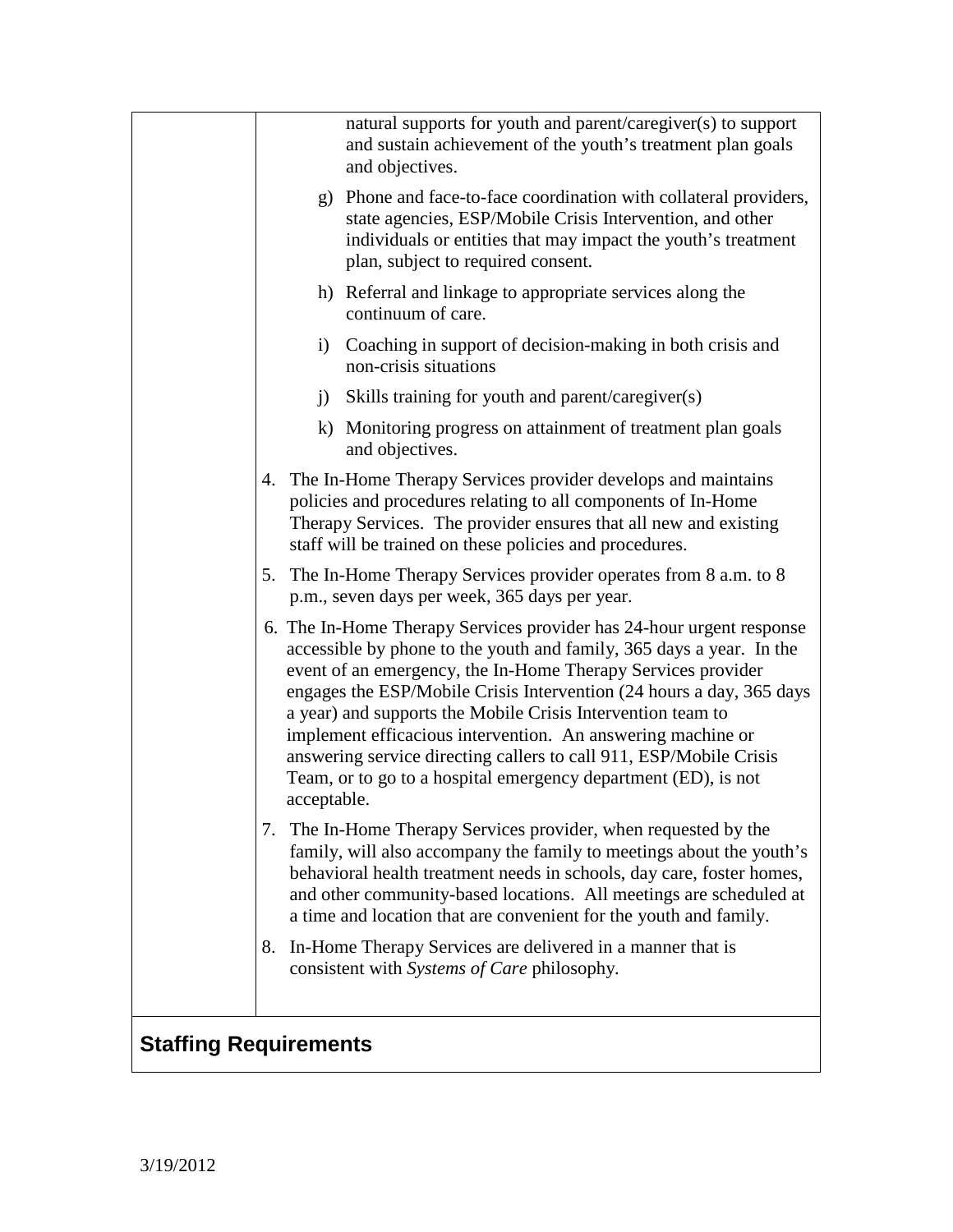| 1. The In-Home Therapy Services team employs a multidisciplinary<br>model, with both professional and paraprofessional staff. The<br>professional staff is trained in working with youth, and their<br>families, including training in family therapy, and paraprofessional<br>staff is capable of providing family members with therapeutic<br>support for behavioral health needs.                                                                                                                                                                                                                                                                                                                                                                                           |
|--------------------------------------------------------------------------------------------------------------------------------------------------------------------------------------------------------------------------------------------------------------------------------------------------------------------------------------------------------------------------------------------------------------------------------------------------------------------------------------------------------------------------------------------------------------------------------------------------------------------------------------------------------------------------------------------------------------------------------------------------------------------------------|
| 2. The In-Home Therapy Services provider ensures that a licensed,<br>master's level, senior clinician provides adequate supervision to<br>professional and paraprofessional staff on a weekly basis.                                                                                                                                                                                                                                                                                                                                                                                                                                                                                                                                                                           |
| 3. The In-Home Therapy Services team will have access to psychiatric<br>expertise for consultation as needed. The team includes a board-<br>certified or board-eligible child psychiatrist or a child-trained mental<br>health psychiatric nurse clinical specialist, who are available during<br>normal business hours for consultation related to treatment planning,<br>medication concerns, and crisis intervention on an as needed basis.<br>The psychiatric clinician is available for provider consultation within<br>one $(1)$ hour.                                                                                                                                                                                                                                   |
| 4. A senior-level, licensed clinician trained in working with youth is<br>available to the staff and the supervisor 24 hours a day, seven days a<br>week for consultation on an as needed basis.                                                                                                                                                                                                                                                                                                                                                                                                                                                                                                                                                                               |
| 5. Qualified staff is certified to administer the CANS-MA version.                                                                                                                                                                                                                                                                                                                                                                                                                                                                                                                                                                                                                                                                                                             |
| 6. The In-Home Therapy Services provider ensures that all staff, upon<br>employment and annually thereafter, before assuming their duties,<br>complete a training course that minimally includes the following:                                                                                                                                                                                                                                                                                                                                                                                                                                                                                                                                                                |
| Overview of the clinical and psychosocial needs of youth and<br>families being served.<br>Systems of Care principles and philosophy<br>Principles of Rehabilitation and Recovery<br>$\bullet$<br>Role within a Care Planning Team<br>Ethnic, cultural, and linguistic considerations of the<br>community<br>Community resources and services<br>Family-centered practice<br>$\bullet$<br><b>Family Systems</b><br>$\bullet$<br>Behavior management coaching<br>$\bullet$<br>Social skills training<br>٠<br>Psychotropic medications and possible side effects<br>$\bullet$<br>Risk management/safety planning<br>$\bullet$<br>Family driven crisis planning/management<br>٠<br>Introduction to child-serving systems and processes (DCF,<br>$\bullet$<br>DYS, DMH, DESE, etc.) |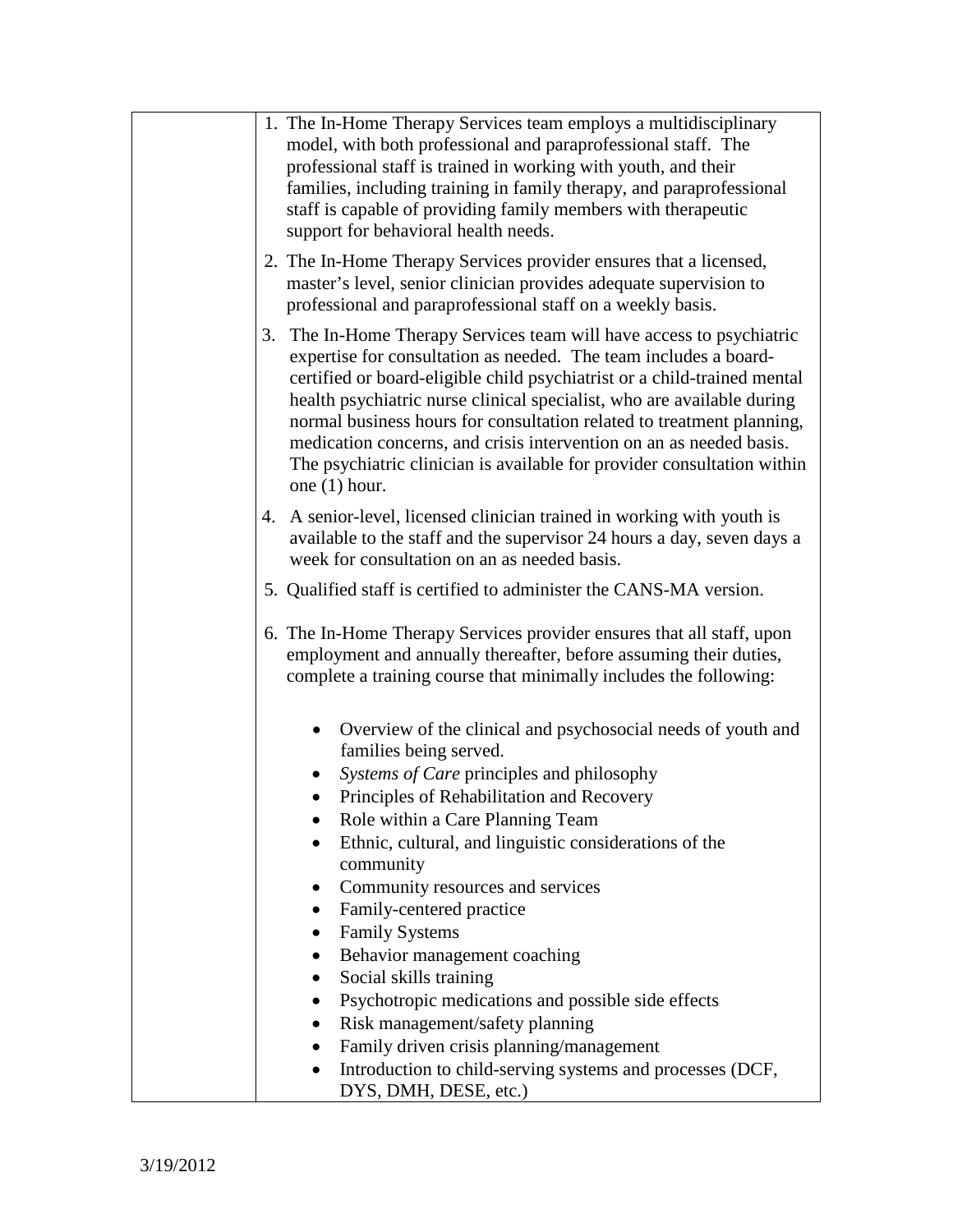| Basic IEP and special education information<br>٠<br>CHINS/juvenile court issues<br>$\bullet$<br>Managed Care Entities' performance specifications and<br>٠<br>medical necessity criteria<br>Child/adolescent development including sexuality<br>$\bullet$<br>Conflict resolution<br>Documentation of the provider's training curriculum is made available<br>upon request.                                                                                |
|-----------------------------------------------------------------------------------------------------------------------------------------------------------------------------------------------------------------------------------------------------------------------------------------------------------------------------------------------------------------------------------------------------------------------------------------------------------|
| In-Home Therapy Services staff is knowledgeable about available<br>7.<br>community mental health and substance use disorder services within<br>their natural service area, the levels of care, and relevant laws and<br>regulations, and are familiar with Systems of Care philosophy and<br>Wraparound planning process. They also have knowledge about<br>other medical, legal, emergency, and community services available to<br>the youth and family. |
| 8. The In-Home Therapy Services provider provides for all staff<br>supervision commensurate with licensure level and consistent with<br>credentialing criteria. Appropriately credentialed professionals with<br>specialized training in family, adolescent, and child treatment will<br>provide supervision.                                                                                                                                             |
| <b>Service, Community, and Collateral Linkages</b>                                                                                                                                                                                                                                                                                                                                                                                                        |
| 1. The In-Home Therapy Services team maintains a linkage and working<br>relationship with the local ESP/Mobile Crisis Intervention team in<br>their area in order to provide youth and their families with seamless<br>and prompt access to In-Home Therapy Services upon referral from a<br>Mobile Crisis Team following a crisis period or to ESP/Mobile Crisis<br>Intervention team in an emergency.                                                   |
| The In-Home Therapy Services team promotes linkages with<br>2.<br>outpatient treaters by assisting the youth and family in attending<br>outpatient appointments, including medication monitoring and<br>psychiatric services.                                                                                                                                                                                                                             |
| If referral to a higher level of care (e.g., Crisis Stabilization, CBAT,<br>3.<br>IP) is necessary, the In-Home Therapy Services team provides a<br>focused treatment plan to help guide and expedite treatment by the<br>provider of the higher level of care.                                                                                                                                                                                           |
| When state agencies (DMH, DCF, DYS, DPH, DESE/LEA, DDS,<br>4.<br>probation office, the courts) are involved with the youth, and with<br>appropriate consent, the In-Home Therapy Services provider will<br>include these agencies in the development of any treatment and                                                                                                                                                                                 |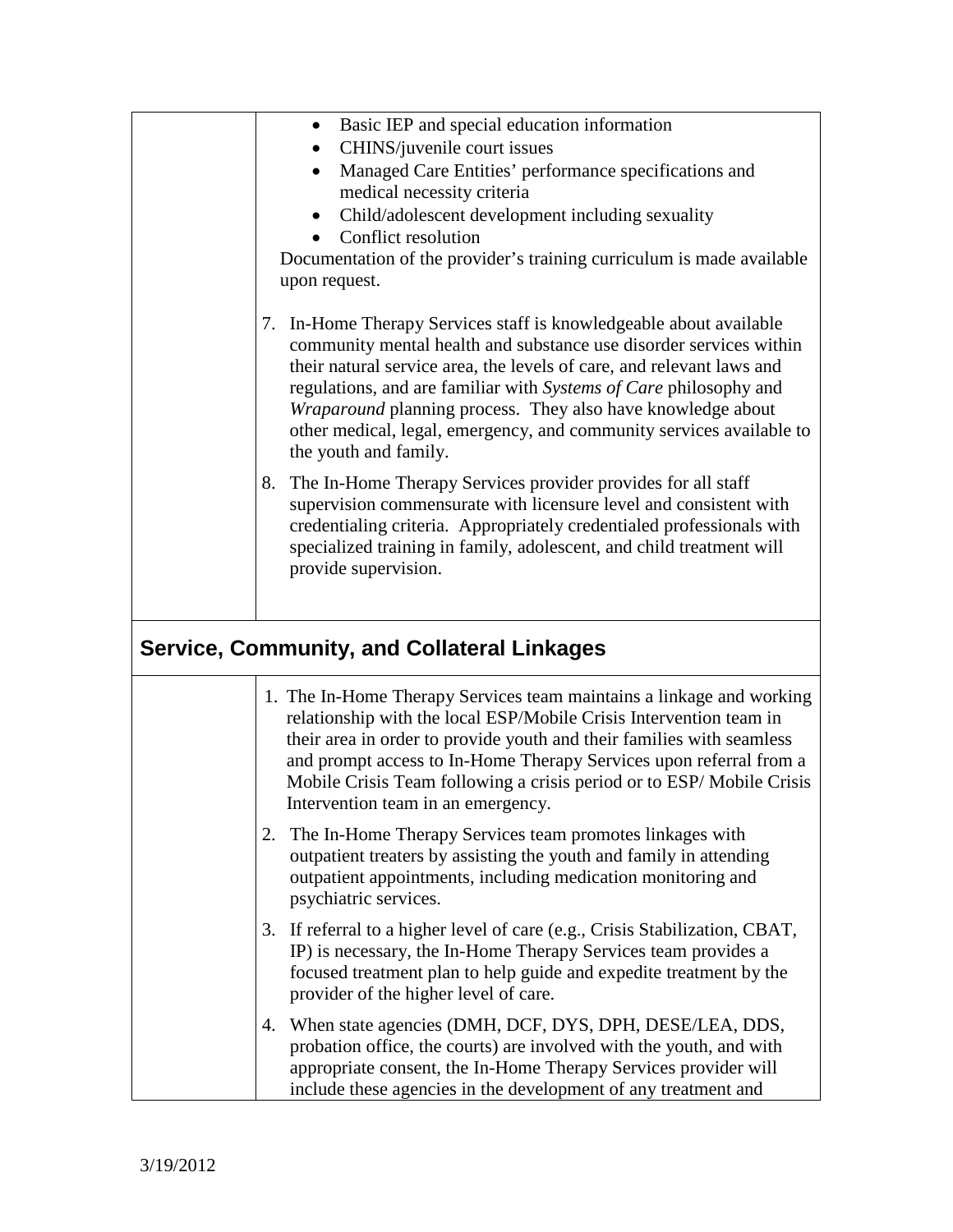|                                                                 | safety planning with the youth/family. Contact with these agencies<br>will be maintained as appropriate for the duration of the service.                                                                                                                                                                                                                                                                                                                                                                                                                                                         |
|-----------------------------------------------------------------|--------------------------------------------------------------------------------------------------------------------------------------------------------------------------------------------------------------------------------------------------------------------------------------------------------------------------------------------------------------------------------------------------------------------------------------------------------------------------------------------------------------------------------------------------------------------------------------------------|
|                                                                 | 5. The In-Home Therapy Services provider maintains procedures to<br>ensure access to emergent medical care for youth and as needed.                                                                                                                                                                                                                                                                                                                                                                                                                                                              |
|                                                                 | <b>Quality Management (QM)</b>                                                                                                                                                                                                                                                                                                                                                                                                                                                                                                                                                                   |
|                                                                 | 1. The In-Home Therapy Services provider participates in all network<br>management, utilization management, and quality management<br>initiatives and meetings.                                                                                                                                                                                                                                                                                                                                                                                                                                  |
|                                                                 | <b>Process Specifications</b>                                                                                                                                                                                                                                                                                                                                                                                                                                                                                                                                                                    |
| <b>Treatment</b><br><b>Planning and</b><br><b>Documentation</b> | The In-Home Therapy Services provider is available 24 hours a day,<br>1.<br>seven days a week, 365 days a year to take referrals. The provider<br>responds telephonically to all referrals within one business day.<br>During daytime operating hours (8 a.m. to 8 p.m.), the In-Home<br>Therapy Services provider responds by offering a face-to-face<br>encounter to referrals within 24 hours. Providers are required to<br>engage in assertive outreach regarding engaging in the service, track<br>the outreach, and follow-up.                                                             |
|                                                                 | 2. The In-Home Therapy Services provider participates in discharge<br>planning at the referring treating facility/provider location .If the<br>referral is initiated as a diversion by a Mobile Crisis Team in an<br>effort to divert out of home placement or psychiatric hospitalization,<br>the In-Home Therapy Services provider makes every effort to meet<br>with the youth and parent/guardian/caregiver and the Mobile Crisis<br>Team clinician at the time of referral or as soon as possible thereafter.                                                                               |
|                                                                 | 3. With the youth's and parent/guardian/caregiver's consent, the In-<br>Home Therapy Services team will visit the youth and family in any<br>safe setting within 24 hours of the referral if referred from an<br>inpatient unit/CBAT/Crisis Stabilization. If referred from a Mobile<br>Crisis Team, the first In-Home Therapy meeting will be offered<br>within 24 hours of the initial referral or as negotiated with the youth<br>and parent/guardian/caregiver and the Mobile Crisis Team in any safe<br>setting. Initial treatment goals and planning will be initiated at this<br>meeting. |
|                                                                 | 4. When the youth is referred or assessed by a Mobile Crisis Team,<br>inpatient unit, CBAT, or Crisis Stabilization, the In-Home Therapy<br>Services provider obtains a copy of the Mobile Crisis Team's or<br>inpatient unit/CBAT/Crisis Stabilization's assessment and focal<br>treatment plan (including the MA CANS if completed) and includes<br>their recommendations in the youth's initial In-Home Therapy<br>Services treatment/care plan.                                                                                                                                              |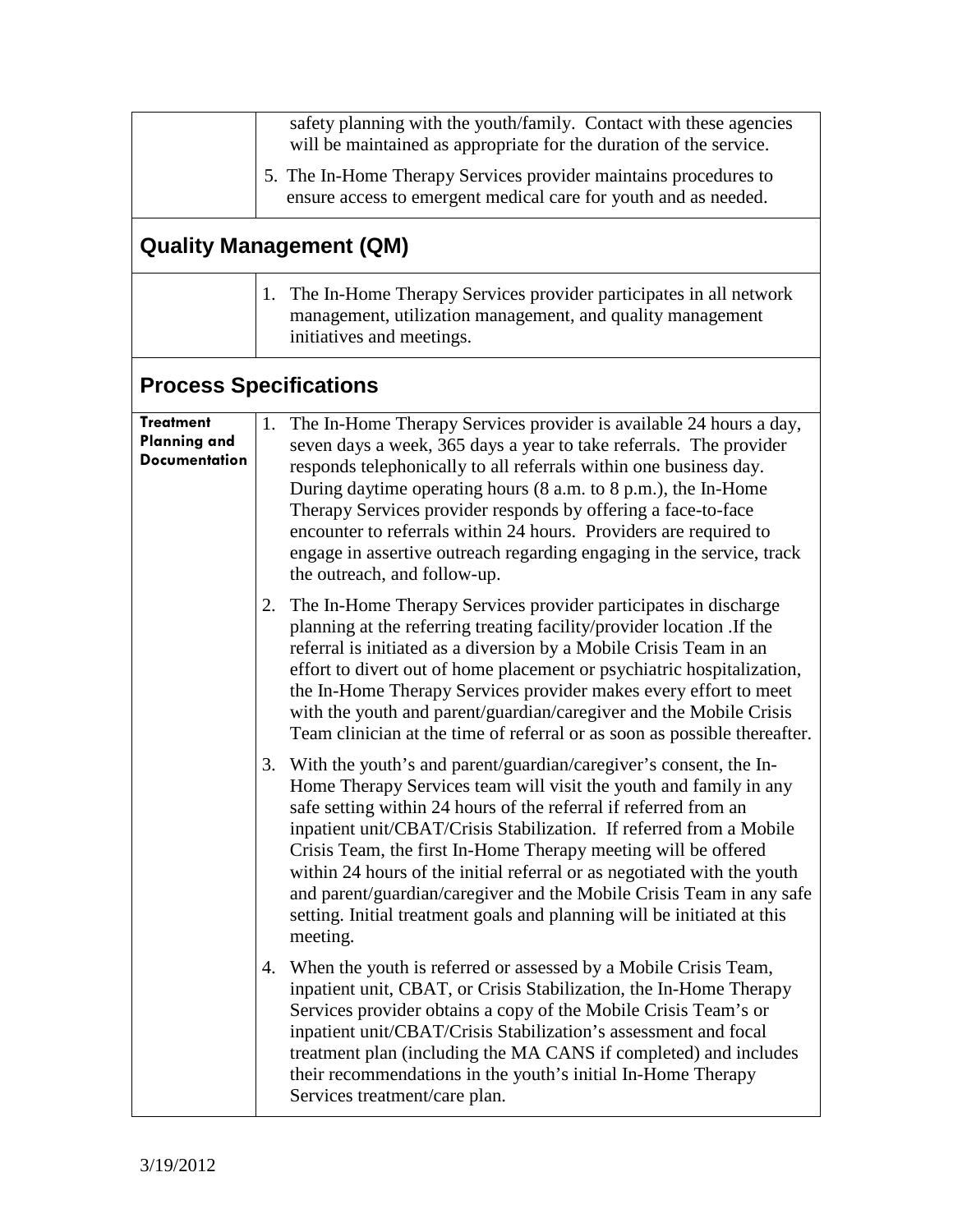| 5. The In-Home Therapy Services provider completes an initial<br><i>assessment</i> within 24 hours of meeting with the youth and family,<br>which clarifies the "main need /focal problem," the contributing<br>factors to the main need from multiple life domains, and matching<br>interventions with an emphasis on youth/family interactions and skill<br>building. The treatment plan is solution-focused with clearly defined<br>interventions and measurable outcomes to assist the youth and family<br>members in their environment to help the youth to achieve and<br>maintain stabilization.                                                                                                                                                                                                                                                                                                                                                                                                                                                                                                                                                                                                                             |
|-------------------------------------------------------------------------------------------------------------------------------------------------------------------------------------------------------------------------------------------------------------------------------------------------------------------------------------------------------------------------------------------------------------------------------------------------------------------------------------------------------------------------------------------------------------------------------------------------------------------------------------------------------------------------------------------------------------------------------------------------------------------------------------------------------------------------------------------------------------------------------------------------------------------------------------------------------------------------------------------------------------------------------------------------------------------------------------------------------------------------------------------------------------------------------------------------------------------------------------|
| When the youth is receiving ICC, the In-Home Therapy Services<br>6.<br>provider participates in all Care Planning Team (CPT) meetings as a<br>member of the CPT. The In-Home Therapy treatment plan must<br>reflect a goal(s) on the ICP and treatment planning and delivery must<br>be synchronized with ICC.                                                                                                                                                                                                                                                                                                                                                                                                                                                                                                                                                                                                                                                                                                                                                                                                                                                                                                                      |
| 7. Within seven (7) calendar days of first contact, the In-Home Therapy<br>Services provider assesses the safety needs of the youth and family.<br>The In Home Therapy Services provider, with the consent of and in<br>collaboration with the youth and family, guides the family through<br>the crisis planning process that is in line with the family's present<br>stage of readiness for change. This includes a review and use of the<br>set of Crisis Planning Tools (Safety Plan, Advance Communication<br>to Treatment Providers, Supplements to Advance Communication<br>and Safety Plan, Companion Guide for Providers on the Crisis<br>Planning Tools for Families) where appropriate and in accordance<br>with the Companion Guide for Providers. As the family chooses, the<br>In Home Therapy provider engages existing service providers (e.g.,<br>Intensive Care Coordination, outpatient provider, etc.) and/or other<br>natural supports, as identified by the youth and family, to share in the<br>development of the Safety Plan and/or other Crisis Planning Tools.<br>These tools are reflective of action the family believes may be<br>beneficial. This may include, but is not limited to, the following: |
| Contacts and resources of individuals identified by the family<br>who will be most helpful to them in a crisis;<br>Goal(s) of the Safety Plan as identified by the family;<br>Action steps identified by the family<br>ш<br>An open-format (the second side of the Safety Plan) that the<br>family can choose to use as needed.                                                                                                                                                                                                                                                                                                                                                                                                                                                                                                                                                                                                                                                                                                                                                                                                                                                                                                     |
| If a youth already has an existing set of Crisis Planning Tools, the In<br>Home Therapy Services provider will utilize the tools as they apply to<br>the current situation and/or reassess their effectiveness. Where necessary<br>the In Home Therapy Services provider collaborates with the youth's<br>parent/guardian/caregiver(s) and other provider(s), to build consensus for                                                                                                                                                                                                                                                                                                                                                                                                                                                                                                                                                                                                                                                                                                                                                                                                                                                |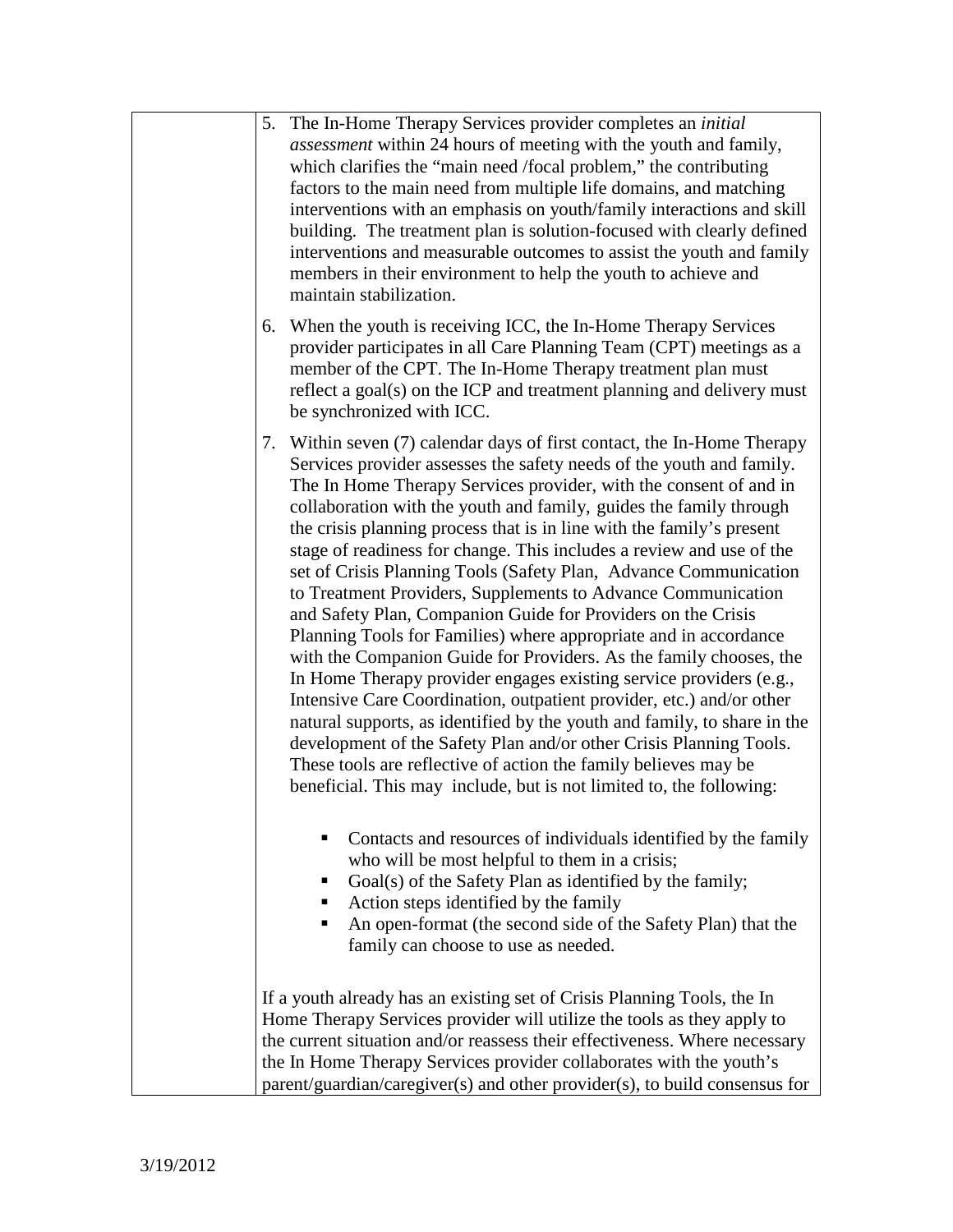|                                                                 | revisions to the tools and to share them as directed by the family                                                                                                                                                                                                                                                                                                                                                                                                                                                                                                                                                                                                                                                                                                                                                                                                                                      |
|-----------------------------------------------------------------|---------------------------------------------------------------------------------------------------------------------------------------------------------------------------------------------------------------------------------------------------------------------------------------------------------------------------------------------------------------------------------------------------------------------------------------------------------------------------------------------------------------------------------------------------------------------------------------------------------------------------------------------------------------------------------------------------------------------------------------------------------------------------------------------------------------------------------------------------------------------------------------------------------|
|                                                                 | The In Home Therapy Services provider reassesses the safety needs<br>of youth and family as clinically indicated. The In Home Therapy<br>Services provider reviews and updates the set of Crisis Planning<br>Tools with the youth and family and others as directed by the<br>family. The set of tools is reviewed and updated as needed, but at a<br>minimum after an encounter with the ESP/Mobile Crisis<br>Intervention Team staff and at the time of discharge from a 24-hour<br>facility. With signed consent, the In Home Therapy Services<br>provider ensures that a written copy of any current Crisis Planning<br>Tools is sent to and maintained by the local ESP/Mobile Crisis<br>Intervention Team as directed by the family.                                                                                                                                                              |
|                                                                 | 8. The In-Home Therapy Services provider completes a clinical<br>assessment that includes the CANS-MA version within 48 hours of<br>the initial contact. All relevant assessments or evaluations are<br>requested from prior/current treaters with proper consent. The In-<br>Home Therapy Services provider completes a treatment plan,<br>including a set of Crisis Planning Tools, within seven (7) calendar<br>days of first contact. Evidence-based or best-practice models that<br>match the main need/focal problem are recommended to guide<br>treatment planning and interventions.                                                                                                                                                                                                                                                                                                            |
|                                                                 | 9. In developing this treatment plan, the provider consults with the<br>youth, the parent(s)/guardian(s)/caregiver(s), In-Home Therapy<br>Services supervisors, outpatient treaters, agencies involved with the<br>youth/family, and the In-Home Therapy Services program's<br>multidisciplinary team. All parties involved, including the youth,<br>sign the treatment/care plan. The plan is updated as needed and<br>signed by the multidisciplinary team. In-Home Therapy Services<br>provider's treatment plans must be synchronized with other<br>provider's existing plans. The In-Home Therapy Services provider<br>documents in the progress note in the youth's service record all<br>services provided (e.g., face-to-face, phone, and collateral contacts)<br>and progress toward measurable behavioral goals.<br>10. If the youth and/or parent/guardian/caregiver are unable or unwilling |
|                                                                 | to keep an appointment, the In-Home Therapy Services team<br>attempts to contact the parent/guardian/caregiver immediately and<br>documents this contact, including unsuccessful attempts, in the<br>youth's service record.                                                                                                                                                                                                                                                                                                                                                                                                                                                                                                                                                                                                                                                                            |
| <b>Discharge</b><br><b>Planning and</b><br><b>Documentation</b> | The In-Home Therapy Services provider assists the youth and<br>$\mathbf{I}$ .<br>parent/guardian/caregiver in accessing other levels of care when<br>clinically indicated and identified in the comprehensive assessment.                                                                                                                                                                                                                                                                                                                                                                                                                                                                                                                                                                                                                                                                               |
|                                                                 | The In-Home Therapy Services provider includes the anticipated<br>2.                                                                                                                                                                                                                                                                                                                                                                                                                                                                                                                                                                                                                                                                                                                                                                                                                                    |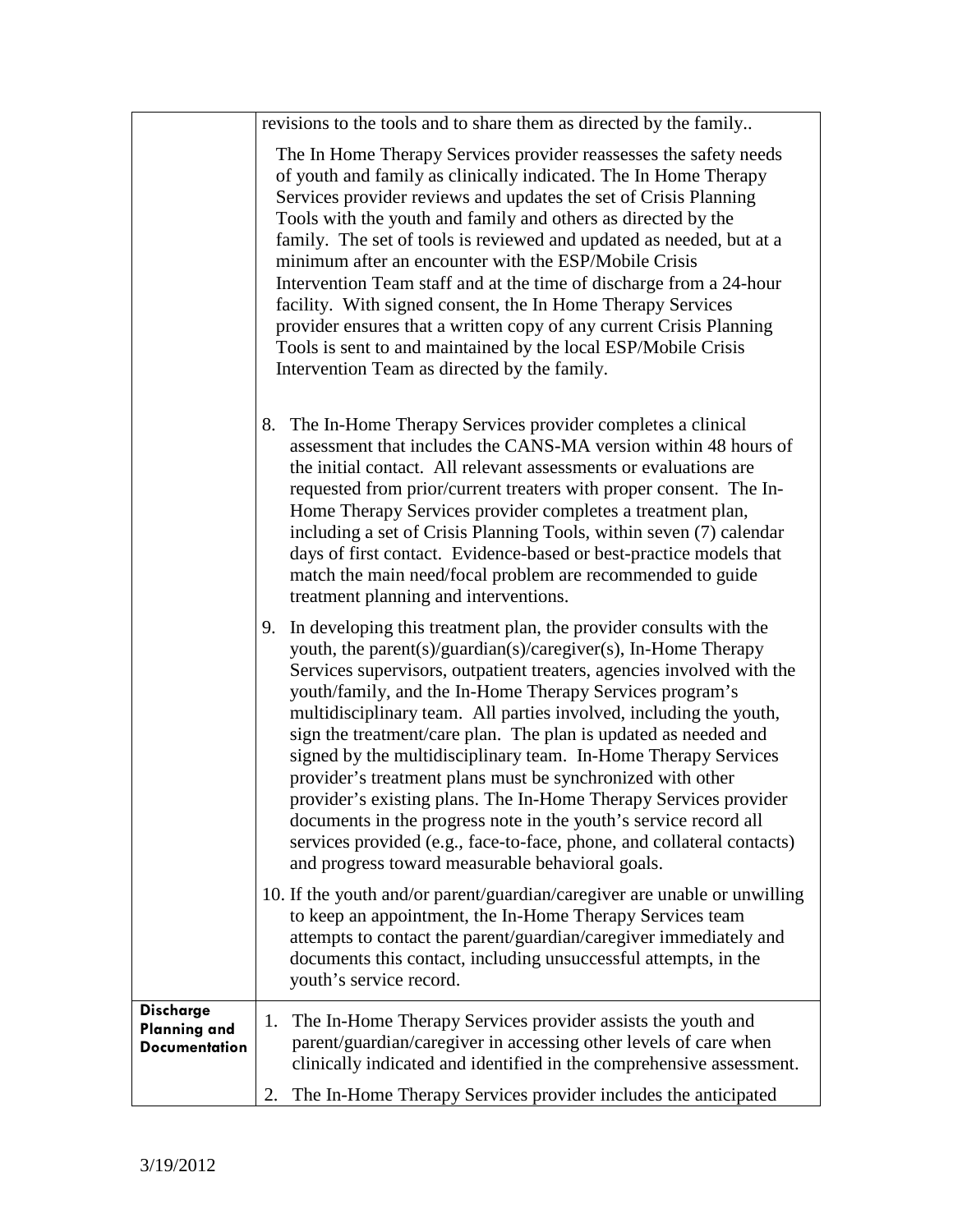|  | plans.                                                                                                                                                                                                                                                                                                                                                                                   | date for discharge in the initial and comprehensive treatment/care                                                                                                                                                                                                                                                                                                                                                                                                                                                                                                   |  |  |
|--|------------------------------------------------------------------------------------------------------------------------------------------------------------------------------------------------------------------------------------------------------------------------------------------------------------------------------------------------------------------------------------------|----------------------------------------------------------------------------------------------------------------------------------------------------------------------------------------------------------------------------------------------------------------------------------------------------------------------------------------------------------------------------------------------------------------------------------------------------------------------------------------------------------------------------------------------------------------------|--|--|
|  | 3. When clinically or legally indicated, and with informed consent,<br>family members, significant others, and all providers involved in<br>care are involved in the discharge planning process. The youth and<br>parent/guardian/caregiver are involved in the disposition planning<br>process. Such involvement will be noted within the discharge<br>summary and treatment/care plan. |                                                                                                                                                                                                                                                                                                                                                                                                                                                                                                                                                                      |  |  |
|  |                                                                                                                                                                                                                                                                                                                                                                                          | 4. If the youth and/or parent/guardian/caregiver terminate the services<br>without notice, the In-Home Therapy Services provider makes every<br>effort to contact the youth and parent/guardian/caregiver to re-engage<br>them in the treatment and to provide assistance for appropriate<br>follow-up plans (i.e., schedule another appointment, facilitate a<br>clinically appropriate service termination, or provide appropriate<br>referrals). Such activity is documented in the youth's service record.                                                       |  |  |
|  |                                                                                                                                                                                                                                                                                                                                                                                          | 5. The In-Home Therapy Services provider includes in the discharge<br>plan, at a minimum:                                                                                                                                                                                                                                                                                                                                                                                                                                                                            |  |  |
|  |                                                                                                                                                                                                                                                                                                                                                                                          | a) identification of the youth's needs according to life domains;                                                                                                                                                                                                                                                                                                                                                                                                                                                                                                    |  |  |
|  |                                                                                                                                                                                                                                                                                                                                                                                          | b) a list of services that are in place post-discharge and providers<br>arranged to deliver each service;                                                                                                                                                                                                                                                                                                                                                                                                                                                            |  |  |
|  |                                                                                                                                                                                                                                                                                                                                                                                          | c) a list of prescribed medications, dosages, and possible side<br>effects; and                                                                                                                                                                                                                                                                                                                                                                                                                                                                                      |  |  |
|  |                                                                                                                                                                                                                                                                                                                                                                                          | d) treatment recommendations consistent with the service plan of<br>the relevant state agency for youth who are also DMH clients<br>or youth in the care and/or custody of DCF, and for DDS,<br>DYS, and uninsured DMH clients.                                                                                                                                                                                                                                                                                                                                      |  |  |
|  |                                                                                                                                                                                                                                                                                                                                                                                          | 6. Prior to discharge, with consent, an updated Safety Plan and/or other<br>Crisis Planning Tools is developed in conjunction with the youth<br>parent(s)/guardian(s)/caregiver(s) and all providers of care, where<br>appropriate. The purpose of this plan is to strengthen bridges within<br>the family, the informal support network, and the formal treatment<br>network as appropriate to each family. Its goal is to reduce or<br>manage worsening symptoms, promote positive behaviors, prevent<br>or reduce the risk of harm or defuse dangerous situations |  |  |
|  |                                                                                                                                                                                                                                                                                                                                                                                          | 7. The In-Home Therapy Services provider gives a written aftercare<br>plan, a Safety Plan or set of Crisis Planning Tools, and treatment<br>summary to the youth and parent/guardian/caregiver at the time of<br>discharge and, with consent, to the outpatient, ICC, or other<br>community-based provider, PCC/PCP (primary care clinician or<br>provider), school, and other entities and agencies that are engaged<br>with or significant to the youth's aftercare.                                                                                               |  |  |
|  |                                                                                                                                                                                                                                                                                                                                                                                          | 8. Well-child primary care visits are scheduled/attended prior to                                                                                                                                                                                                                                                                                                                                                                                                                                                                                                    |  |  |